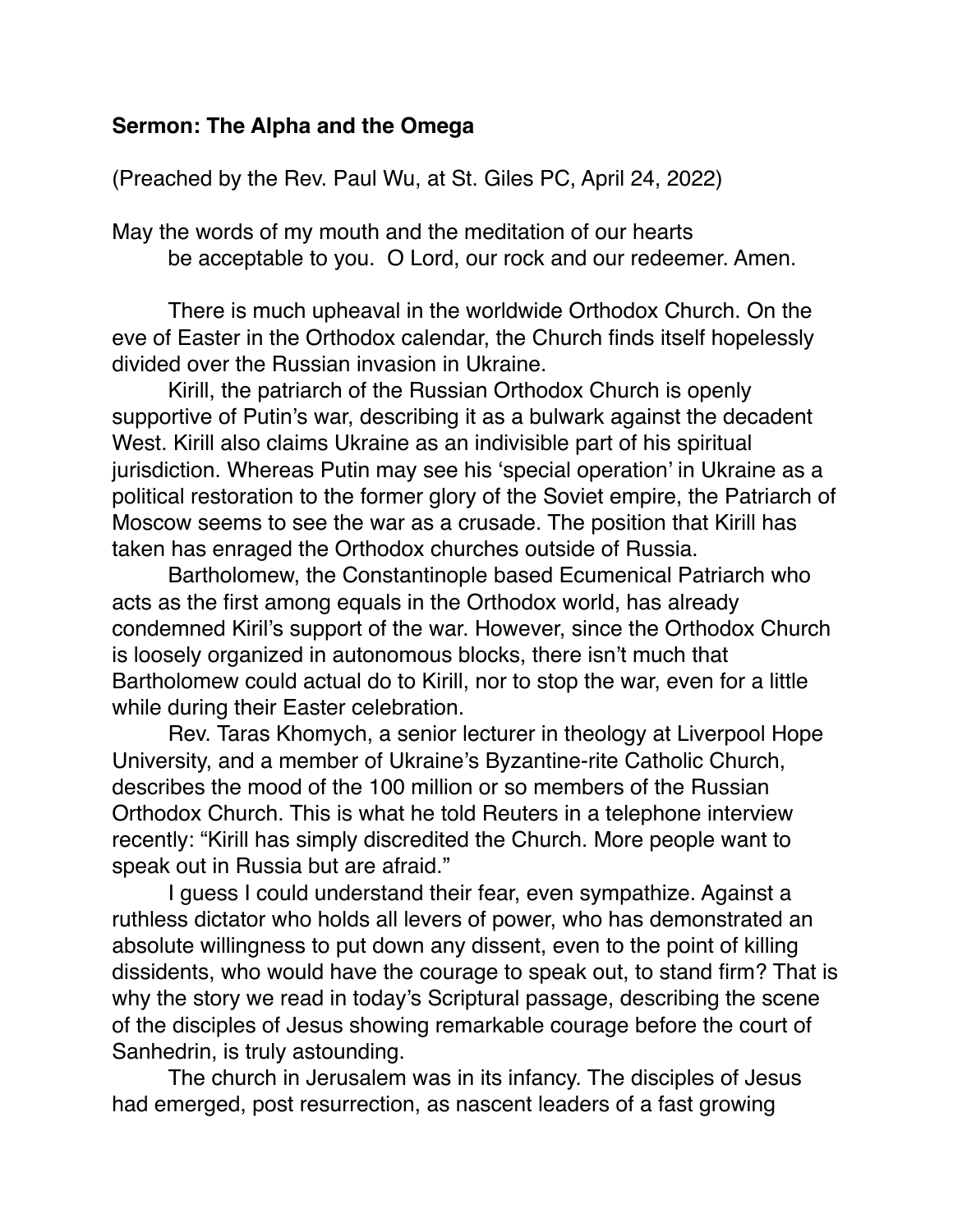movement that some were calling it 'The Way'. They were openly proclaiming the Gospel, the good news that Jesus is the Christ, the Son of God, crucified on the cross, but now raised from the dead. What was even more unbearable, to the religious authority of the day, was these disciples of Jesus (apostles now called) were doing so openly in the temple courts, and many were flocking to them. So the high priest and his cronies had them arrested, thrown in jail, about to face trial. However, in the middle of the night, an angle of the Lord came and opened the jail door. The apostles did not flee, rather, they went back out to the temple courts, and resumed teaching the people.

After much confusion, the apostles were finally brought in before the Sanhedrin, to be questioned by Caiaphas, the high priest. "*We gave you strict orders not to teach in this name," he said. "Yet you have filled Jerusalem with your teaching and are determined to make us guilty of this man's blood.*" (Acts 5:28) This is the same Caiaphas who sent Jesus to Pontus Pilot to be tried for treason. This is the same high priest who made numerous false accusations against Jesus before Herod. This is the same religious authority that so inflamed the crowd in shouting 'crucify!' Of course he, and they, are guilty of this man's blood—this man being Jesus. Note they couldn't even mention his name, as if it was beneath them. Caiaphas and his associates had engineered the death of Jesus, and they would have given no second thought to put down Peter and the rest of the apostles.

Now Peter, who had not too long ago, denied even knowing Jesus, three times in the courtyard of the high priest. Peter is the one who led the reply: "*We must obey God rather than human beings!*" (Acts 5:29) We must! No ifs or buts or should….we must! These once frightened disciples who were not too long ago, cowering behind a closed door have now emerged from hiding as fierce and fearless apostles. In the face of persecution, arrest, and their own possible martyrdom, they could not stop talking, singing, and proclaiming Jesus. We must, they said.

What happened? Who or what had engineered that transformation? Faith in the resurrection of Jesus Christ is the answer. What changed these cowering disciples into brave apostles was the conviction that their crucified Lord is alive. Death did not defeat him, therefore there was no reason to fear anything, not even death. What had transformed these disciples was the same truth that had propelled giants of faith, people like Dietrich Bonhoeffer, Martin Luther King Jr, Nelson Mandela and Desmond Tutu. The same truth that also raises up ordinary men and women to live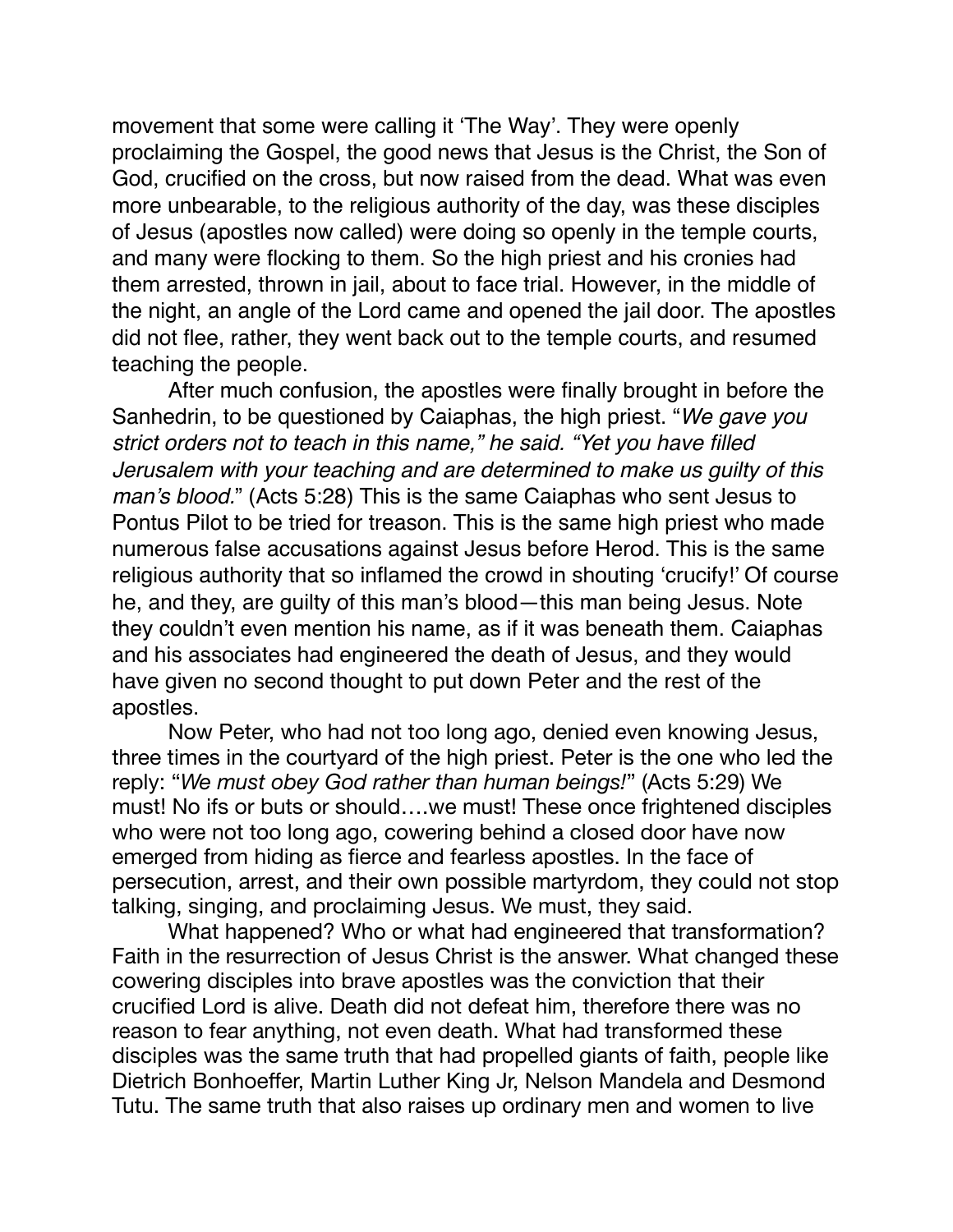their lives with courage, compassion, faith and hope in the midst of suffering, illness, oppression and injustice. The truth of the Easter massage is this: **love is strong than hate, life is stronger than death, the battle has been won. Jesus Christ is alive.**

Hallelujah, praise be to God, who is the Alpha and the Omega, who is and who was and who is to come, the Almighty. The Apostle John, in the Book of Revelation, has given us that self-description of God. The Alpha and the Omega, the first and the last Greek letter of the alphabet, signifying the beginning and the end. Capping that self-description of God is 'the Almighty', or in Greek: Pantocrator—panto as 'in all'; kratos as in 'to hold'. God who holds all things together, who is not only the creator of all, but the ruler of all. It is as if should God be unwinded, all creation will fall apart; should God cease, all will cease.

I don't know how the Orthodox Christians around the world could celebrate their Easter today, in the backdrop of much killing and death in Mariupol, Donbas and other regions of Ukraine. Perhaps they could simply look up. Orthodox cathedrals are mostly built with a large dome over the sanctuary. Many of the domes have this familiar mosaic of Christ Pantocrator—depicting Jesus seated in power and glory, surrounded by circles and circles of saints and angels, grasping in his left hand a book with the inscription of Alpha and Omega, and imparting a blessing with his right. Perhaps those Orthodox worshippers could simply look up, or picture in their mind the gaze of Christ Pantocrator, looking down beneficently and powerfully upon them. Perhaps they would remember and find the courage within them to do the right thing.

Perhaps they could take a page out of the Presbyterian Church in Canada, which in 1954 had made this 'Declaration of Faith concerning Church and Nation'.

"The one Holy Triune God, sovereign Creator and Redeemer, has declared and established his kingdom over all powers in heaven and earth. By the incarnation, death, and resurrection of Jesus Christ, and by his exaltation to the right hand of the Father, all things have been made subject to Him, so that even age-long evil is overruled for good. We worship and obey Jesus Christ as Lord of lords and King of kings, Judge and Governor among the nations.